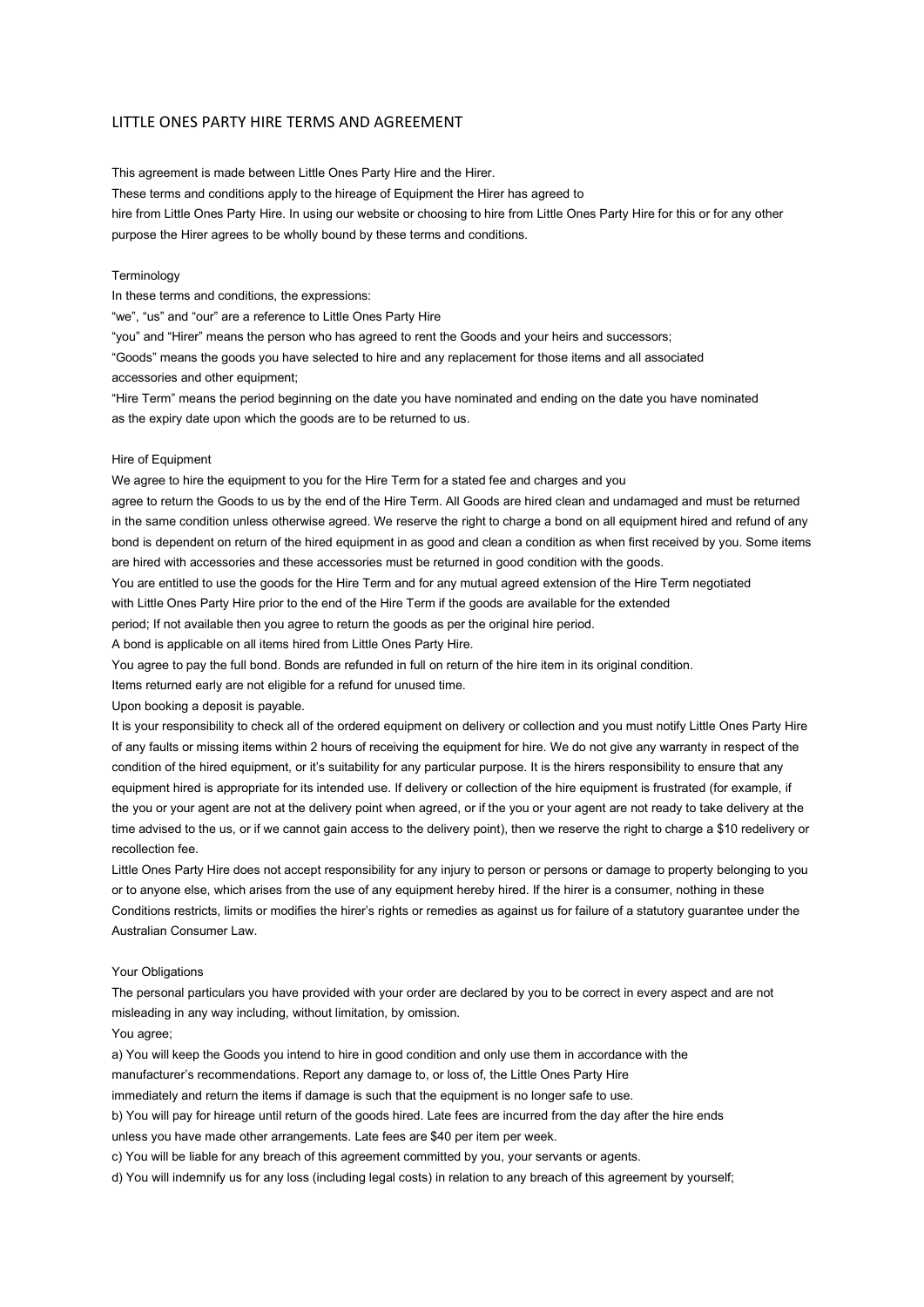e) You will in the event that the Goods are involved in any accident, immediately

discontinue the use of the item, notify us and arrange for the return of the Goods to us.

f) You will notify us of any change of address of the hirer at least 48 hours before any such change.

g) You will use the goods personally and not allow any non contracting party to use them.

h) You will maintain the hire items in good condition and if hire items are returned soiled, sandy, smelling of cigarette or other smoke scent or stained, or containing any bodily or other fluid including blood, urine, faeces or other you will be charged a \$40 cleaning fee and will be deducted automatically from your bond with the remainder refunded to you. If the hire item is not returned or returned damaged in which case the full retail value/rrp list

price of a brand

new replacement item will be charged to you.

i) It is the responsibility of the hirer to arrange to have the hired items returned to us at the end of the hire term. NO reminders are sent. Items not returned on time will automatically be rehired to you at \$40 per item per week. Please ensure you contact us prior to your hire expiring to arrange its return on time.

j) Insurance of the equipment is the responsibility of the hirer – we do not effect any insurance whatsoever on the goods. The risk in the goods and all insurance responsibility for theft, damage or otherwise will pass to you immediately on the goods being delivered to you or taken by you from our premises.

k) The hirer must keep itself acquainted with the state and condition of the Equipment and ensure that it remains in a safe, serviceable and clean condition. Any breakdown or any unsatisfactory working of the Equipment must be immediately notified to us. Under no circumstances shall the hirer repair or attempt to repair the Equipment unless the hirer obtains our prior written consent. Unless otherwise required by the Australian Consumer Law, any cost of repairing the Equipment by the hirer will be borne by the hirer. If requested by us, any Equipment, which the hirer claims requires repairs, must be returned to our premises by the hirer for examination.

# Specific Warnings

You must take your own precautions when using the Goods and ensure that your use of the Goods is in accordance with the manufacturer's recommendations. You agree that before you begin the use of the Goods you will familiarize yourself with the manufacturer's recommendations and comply strictly with them.

If during the course of the term of your hire your hire item becomes faulty, stops working properly or is damaged you will contact Little Ones Party Hire who can arrange for the hire item to be inspected and where necessary replace the faulty product. If we attend your premises for a fault with a hire product and there is found to be no fault you will be charged a \$30 call out fee

#### Exclusion Clause

# a) Indemnity.

You shall indemnify and keep indemnified and save harmless us and our servants and agents from all damages, suits, actions, claims and demands of every description whatsoever and howsoever arising either directly or indirectly from use, maintenance, transport, operation of the goods or otherwise and whether resulting from the negligence of Little Ones Party Hire, it's servants or agents or otherwise.

#### b) Exclusion of liability.

To the full extent permitted by law, all express and implied terms, conditions and warranties (other than the ones set out in these terms and conditions, are excluded).

We are not liable for any damage, injury or loss to any person or property arising from the possession, operation or use of the Goods by You or any other persons using the equipment during the hire period.

Whether or not Part 3-2 Div 1 (s 51 – 68) and Part 5-4 of the Australian Consumer Law, or any law to a similar effect applies, Our liability for anything in relation to the equipment and its use, including damage or economic loss, is limited, at its option to the replacement or cost of replacement of the Goods.

# c) Operation of clauses.

Clause A & B hereof to the extent they are inconsistent with other clauses, terms or conditions of this agreement are to override such clauses and be of paramount force.

Amendments to Terms and Conditions We reserve the right to amend these terms and conditions at any time. Amendments will be effective immediately upon notification on this website. Your continued use of the website will represent an agreement by you to be bound by the terms and conditions as amended.

Privacy Policy All personal information collected by Little Ones Party Hire is protected by the Privacy Act